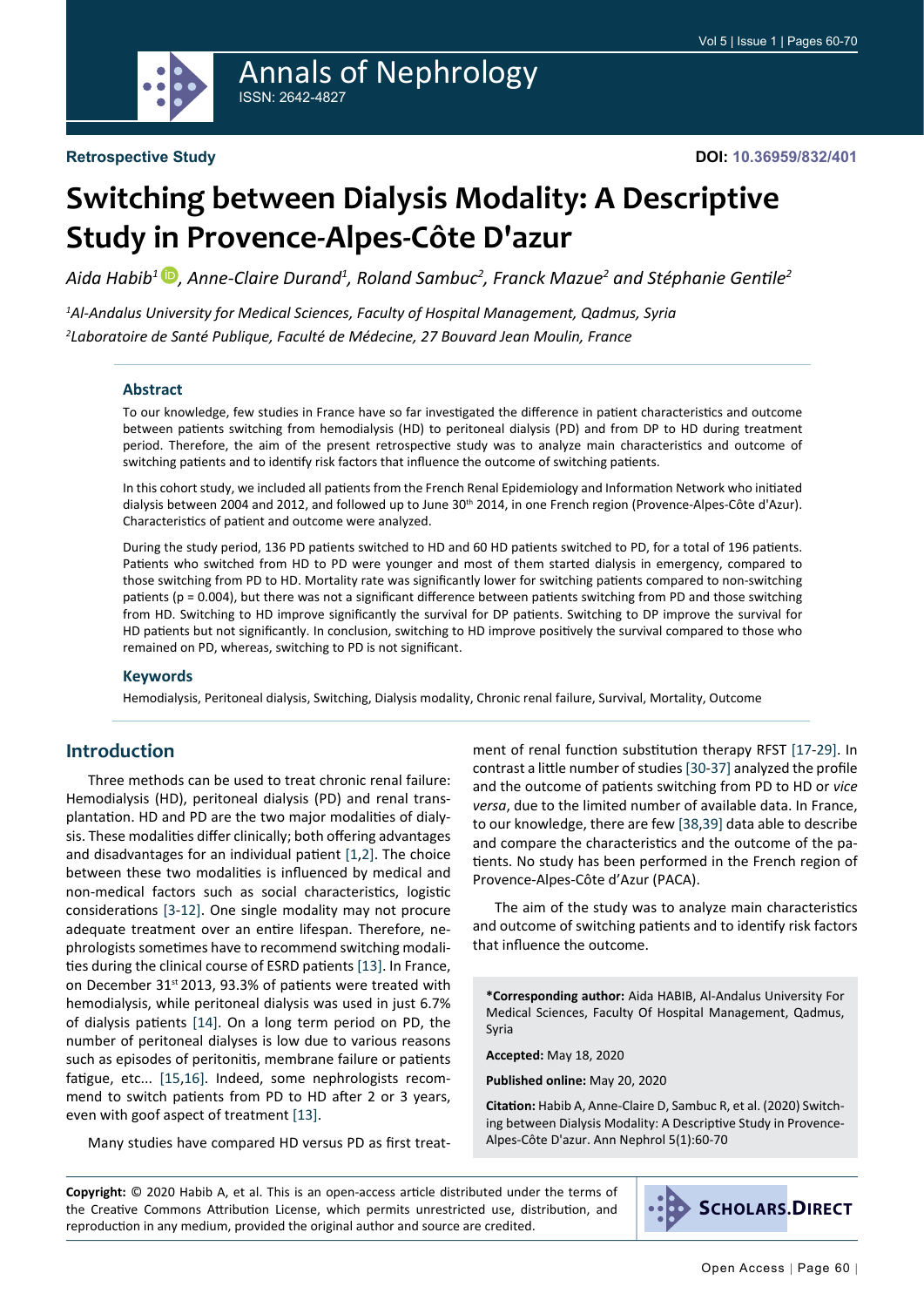## **Results**

During the study period (from 2004 to 2014), among a total of 7,203 patients who had begun a dialysis treatment, 6,976 didn't have any switch, 196 patients had one switch and 31 patients had two or more switches. These last 31 patients were excluded from our analysis. So, a total of 7,172 patients were included in our analysis: 6,724 patients (93.75%) began on HD and 448 (6.25%) on PD.

Among the 6,724 patients treated with hemodialysis, 60 patents (0.89%) switched to PD whereas among the 448 treated with peritoneal dialysis, 136 patients (30.35%) switched to HD during the study period.

## **Baseline characteristics**

At the start of dialysis, mean age of patients with a modality switch was  $65.13 \pm 16.75$  years. Mean age at time of switch was 66.93  $\pm$  16.8 yrs: 62.5  $\pm$  15.9 years for patients switching from HD to PD and  $68 \pm 16$  years for patients switching from PD to HD, p = 0.016.

Hypertension and diabetes diseases were the two main causes of renal disease among the patients switching 39.1% and 24.5% respectively. The main co-morbidities of the patients were cardiovascular disease (43.8%) and diabetes disease (34.9%). The major risk factor was hypertension (78.3%).

[Table 1](#page-1-0) shows the distribution of characteristics of the

|                                              | Switch            |                   |                   |             | Non switch        |                   |             | PD vs.<br>PD-HD | HD vs.<br>HD-PD |
|----------------------------------------------|-------------------|-------------------|-------------------|-------------|-------------------|-------------------|-------------|-----------------|-----------------|
| <b>Characteristics</b>                       | Total             | HD to DP          | DP to HD          | P Value     | HD                | <b>DP</b>         | P Value     | P Value         | P Value         |
| Total, n                                     | 196               | 60                | 136               |             | 6664              | 312               |             |                 |                 |
| Sex, n(%): Men                               | 121 (61.7)        | 39 (65)           | 82 (60.3)         | 0.633       | 4295 (64.5)       | 190 (60.9)        | 0.205       | 0.904           | 0.928           |
| Age: (Year)                                  | $65.1 \pm 16.7$   | $61.6 \pm 16.2$   | $66.6 \pm 16$     | 0.056       | $69.99 \pm 14.43$ | $68.5 \pm 17.7$   | 0.153       | 0.295           | 0               |
| Min-Max                                      |                   | $[22.3 \pm 92.1]$ | $[19.7-8]$        |             | $[18.1 - 97.3]$   | $[18.3 - 95.5]$   |             |                 |                 |
| Age category n (%)                           |                   |                   |                   | 0.024       | 469 (7)           | 40 (12.8)         | 0           | 0.386           | 0               |
| $\leq 45$                                    | 25 (12.8)         | 10 (16.7)         | 15 (11)           |             |                   |                   |             |                 |                 |
| 46-65                                        | 61(31.1)          | 26 (43.3)         | 35(25.7)          |             | 1557 (23.4)       | 71 (22.9)         |             |                 |                 |
| 66-75                                        | 41 (20.9)         | 10(16.7)          | 31(22.8)          |             | 1659 (24.9)       | 54 (17.3)         |             |                 |                 |
| > 75                                         | 69 (35.2)         | 14 (23.3)         | 55 (40.4)         |             | 2980 (44.7)       | 147 (47.1)        |             |                 |                 |
| Primary renal disease n (%)                  |                   |                   |                   | 0.335       |                   |                   | 0.099       | 0.297           | 0.081           |
| <b>Diabetes</b>                              | 48 (24.5)         | 12 (20)           | 36 (26.5)         |             | 1416 (21.2)       | 56 (17.9)         |             |                 |                 |
| Glomerulonephritis                           | 24 (12.2)         | 11 (18)           | 13 (9.6)          |             | 604(9.1)          | 37 (11.9)         |             |                 |                 |
| Hypertension                                 | 59 (30.1)         | 20 (33.3)         | 39 (28.7)         |             | 1944 (29.2)       | 106 (34)          |             |                 |                 |
| vascular                                     | 1(0.5)            | $\Omega$          | 1                 |             | 63(0.9)           | 2(0.6)            |             |                 |                 |
| Other disease                                | 64 (32.7)         | 17 (28.3)         | 47 (34.6)         |             | 2638 (39.6)       | 111 (35.6)        |             |                 |                 |
| <b>EPO</b> before<br>dialyse: Yes n (%)      | 83 (42.3)         | 13 (21.7)         | 70 (51.5)         | $\mathbf 0$ | 2204 (41.1)       | 170 (54.5)        | $\mathbf 0$ | 0.123           | 0.031           |
| Creatinin initial                            | $618.6 \pm 248.6$ | $682.5 \pm 295$   | $589.2 \pm 219.1$ | 0.057       | $600.9 \pm 271.9$ | $561.8 \pm 237.5$ | 0.015       | 0.319           | 0.041           |
| Albumin initial                              | $35.1 \pm 6.91$   | $35 \pm 9.59$     | $35.5 \pm 5.5$    | 0.995       | $32.6 \pm 6.5$    | $36.6 \pm 7.5$    | 0.618       | 0.16            | 0.083           |
| Haemoglobin initial                          | $10.6 \pm 1.5$    | $10.2 \pm 1.8$    | $10.9 \pm 1.4$    | 0.015       | $10.2 \pm 1.6$    | $10.7 \pm 1.5$    | $\mathbf 0$ | 0.313           | 0.99            |
| Urgent yes n (%)                             | 38 (22.8)         | 25 (51)           | 13(11)            | $\mathbf 0$ | 1741 (26.1)       | 13(4.2)           | $\mathbf 0$ | 0.048           | 0.002           |
| BMI kg/m <sup>2</sup>                        | $24.6 \pm 4.8$    | $23.5 \pm 4.9$    | $25.7 \pm 4.7$    | 0.018       | $25.2 \pm 5.1$    | $24.7 \pm 4.1$    | 0.067       | 0.305           | 0.007           |
| Albumin                                      | $34.2 \pm 8.6$    | $33.9 \pm 8.6$    | $34.38 \pm 5.2$   | 0.715       | $33.5 \pm 6.4$    | $34.6 \pm 6.9$    | 0.035       | 0.798           | 0.729           |
| Haemoglobin                                  | $10.7 \pm 1.6$    | $9.7 \pm 1.2$     | $11.27 \pm 1.66$  | $\mathbf 0$ | $10.3 \pm 5.1$    | $11.2 \pm 1.4$    | $\mathbf 0$ | 0.923           | 0.004           |
| <b>EPO after start</b><br>dialyse: Yes n (%) | 130 (66.3)        | 47                | 83                | 0.011       | 4819 (76.3)       | 207 (66.3)        | 0.057       | 0.412           | 0.112           |
| Diabetes n (%)                               | 67 (34.9)         | 21 (35)           | 46 (34.8)         | 0.984       | 2374 (38.5)       | 91 (31)           | 0.01        | 0.434           | 0.595           |
| HTA $n$ $%$                                  | 148 (75.5)        | 43 (71.7)         | 105 (77.2)        | 0.444       | 4729 (78)         | 230 (80.1)        | 0.422       | 0.997           | 0.523           |
| Cardiovascular<br>disease n (%)              | 84 (42.9)         | 30 (50)           | 54 (39.7)         | 0.273       | 3355 (54.8)       | 157 (54.5)        | 0.952       | 0.012           | 0.515           |

<span id="page-1-0"></span>**Table 1:** Distribution of characteristics of patients.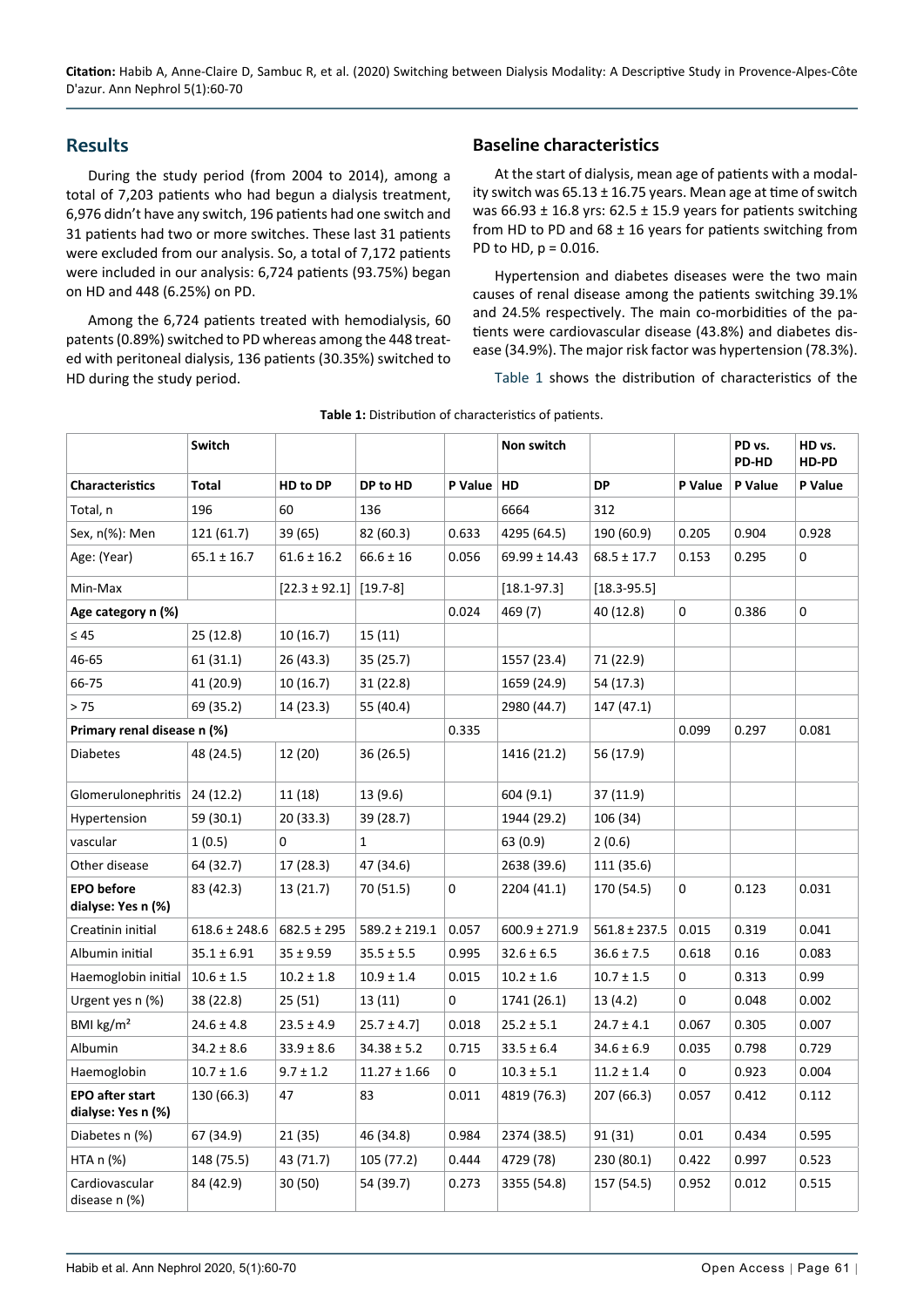**Citation:** Habib A, Anne-Claire D, Sambuc R, et al. (2020) Switching between Dialysis Modality: A Descriptive Study in Provence-Alpes-Côte D'azur. Ann Nephrol 5(1):60-70

| Chronic respiratory<br>disease n (%)  | 17(8.7)    | 5(8.3)    | 12(8.8)    | 0.852 | 730 (12)    | 25(8.7)    | 0.093 | 0.873 | 0.434       |
|---------------------------------------|------------|-----------|------------|-------|-------------|------------|-------|-------|-------------|
| Number co-morbidity n (%)             |            |           |            | 0.684 |             |            | 0.02  | 0.254 | 0.331       |
| 0                                     | 70 (36.5)  | 19 (31.7) | 51 (38.6)  |       | 1521 (24.6) | 94 (31.8)  |       |       |             |
| $\mathbf{1}$                          | 58 (30.2)  | 19 (31.7) | 39 (29.5)  |       | 1860 (30.1) | 79 (26.7)  |       |       |             |
| $\geq$ 2                              | 64 (33.3)  | 22 (36.7) | 42 (31.8)  |       | 2806 (45.4) | 123 (41.6) |       |       |             |
| Mobility n (%)                        |            |           |            | 0.158 |             |            | 0     | 0.311 | 0.369       |
| Walk without help                     | 150 (87.7) | 42 (84)   | 108 (89.3) |       | 3723 (77.3) | 213 (83.5) |       |       |             |
| Totally dependent<br>for transfers    | 6(3.5)     | 4(8)      | 2(1.7)     |       | 358 (7.4)   | 10(3.9)    |       |       |             |
| Need assistance for<br>transfers      | 15(8.8)    | 4(8)      | 11(9.1)    |       | 737 (15.3)  | 32 (12.5)  |       |       |             |
| Activity<br>professional Yes<br>n (%) | 35(23)     | 18 (39.1) | 17 (16)    | 0.003 | 438 (10.7)  | 37(16.3)   | 0.012 | 0.952 | $\mathbf 0$ |
| Hospitalization yes:<br>n (%)         | 98 (64.1)  | 29 (65.9) | 69 (63.3)  | 0.853 | 2366 (49.2) | 146 (65.8) | 0     | 0.713 | 0.033       |
| Handicap yes                          | 17(9.2)    | 7(12.7)   | 10(7.7)    | 0.403 | 797 (13.1)  | 33 (11.6)  | 0.474 | 0.233 | 0.968       |

#### <span id="page-2-0"></span>**Table 2:** Age at switching and time to first switch.

|                              | <b>Total</b>    | Switching to PD | Switching to HD | P-value |
|------------------------------|-----------------|-----------------|-----------------|---------|
| Age at switching             | $66.9 \pm 16.8$ | $62.5 \pm 15.9$ | $68.8 \pm 16.8$ | 0.016   |
|                              | $[21.5-92.2]$   | $[23.0 - 92.2]$ | $[21.5 - 89.5]$ | 0.000   |
| Time to first switch: Months | $21.3 \pm 22.9$ | $10.9 \pm 18.1$ | $25.9 \pm 23.4$ | 0.000   |
| Time to first switch: Years  | $1.7 \pm 1.8$   | $2.13 \pm 1.9$  | $0.9 \pm 1.5$   | 0.000   |
| Tim switch category          |                 |                 |                 |         |
| $<$ 3 months                 | 47 (24)         | 31(51.7)        | 16(11.8)        |         |
| 3-12 months                  | 48 (24.5)       | 16(26.7)        | 32(23.5)        |         |
| 12-24 months                 | 35 (17.9)       | 5(8.3)          | 30(22.1)        |         |
| $\geq$ 24 months             | 66 (33.6)       | 8(13.3)         | 58 (42.6)       |         |

patients who switched modalities compared to those who remained on their initial modality. Comparison of patients switched from PD to those switched from HD is also presented.

**Comparison between HD patients switching to PD and PD patients switching to HD:** The first group was significantly younger at the time of the switch. They were less likely to be treated with EPO at baseline, had higher values for serum creatinine at baseline, were more likely to start dialysis in emergency, had lower BMI, were more often treated with EPO after dialysis start, had lower haemoglobin and were less likely to have a professional activity. For the other characteristics, no significant differences had been found.

**Comparison between PD patients switching to HD and PD patients remaining on their initial modality:** In the first group, patients were more likely to start dialysis in emergency, less likely to have cardiovascular disease, and more likely to walk without help. The proportion of hospitalization is higher for switching patient after the initiation of the dialysis. There was no other demographic, clinic, or laboratory statistically significant difference.

**Comparison between HD patients switching to PD and HD patients remaining on their initial modality:** In the first group, patients were younger, less likely to be treated EPO at baseline, had lower BMI, had significantly higher level of serum creatinine at baseline, and were more likely to have started dialysis in emergency. There was no statistically significant difference in the other demographic, clinic, or laboratory data.

**Time to switch from one dialysis modality to another:** The time elapsed between the initial treatment and the switching to another one was 21.39 ± 22.96 months. The time was significantly longer for patients switching from PD to HD compare with HD to PD: 25.9 ± 23.44 months, 10.95 ± 18.14 months subsequently,  $p = 0.000$ .

In total, 48.5% of patients changed the modality of dialysis during the first year of dialysis, 17.9% during the second year, and 33.7% after 2 years of initial dialysis. Time to first modality switch was significantly different between patients switching from HD to PD and those from PD to HD, p = 0.000 ([Table 2](#page-2-0)).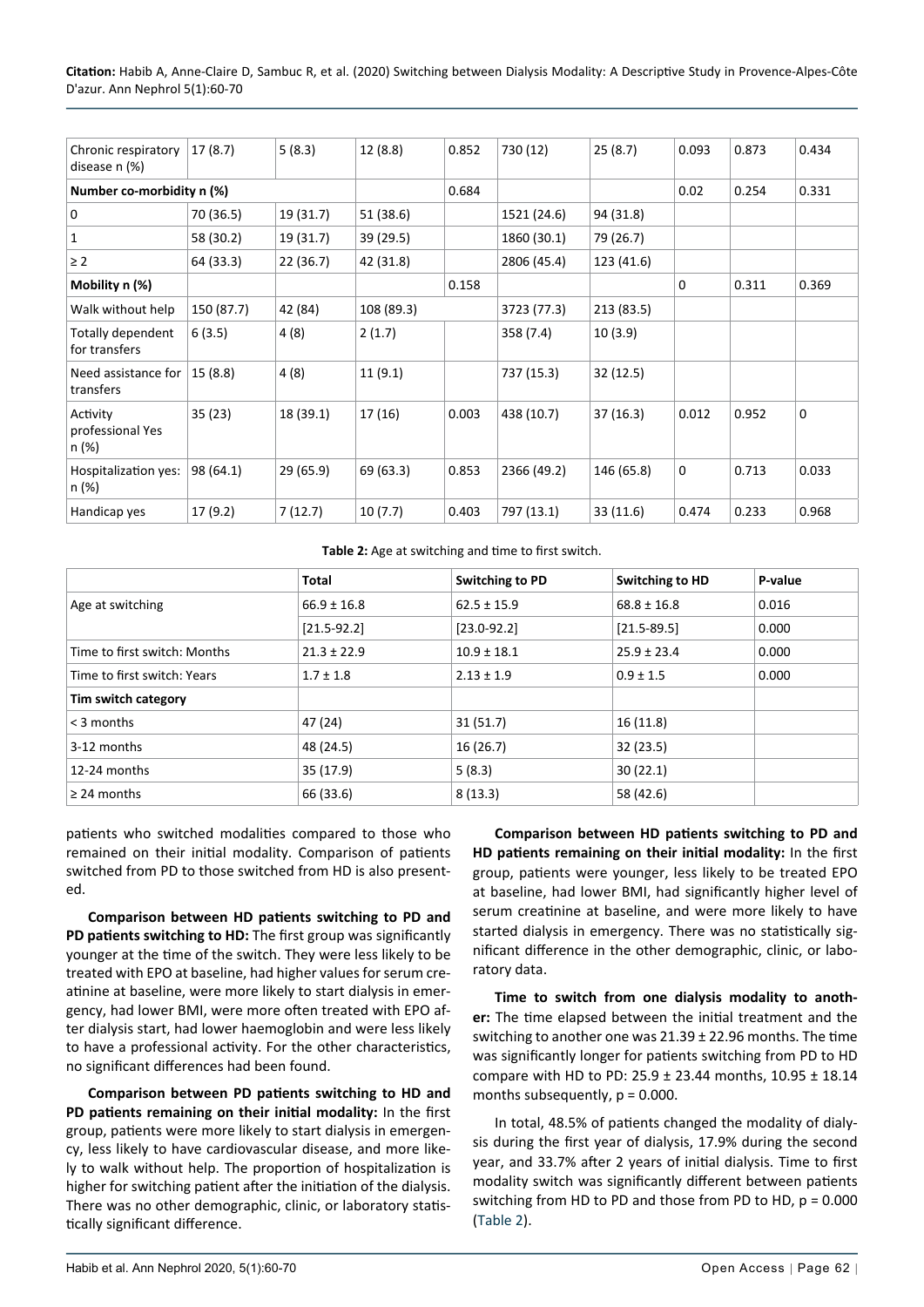**Citation:** Habib A, Anne-Claire D, Sambuc R, et al. (2020) Switching between Dialysis Modality: A Descriptive Study in Provence-Alpes-Côte D'azur. Ann Nephrol 5(1):60-70

| <b>Comparison groups</b>                   | Mortality rate % | P value $(X^2)$ |
|--------------------------------------------|------------------|-----------------|
| Total start on PD versus total start on HD | 42.3 vs. 49.7    | 0.002           |
| Only one switch versus non-switch          | 39.3 vs. 49.6    | 0.005           |
| Remained on PD versus remained on HD       | 44.2 vs. 49.9    | 0.056           |
| Switch to PD versus switch to HD           | 38.3 vs. 39.7    | 0.875           |
| Switch to PD versus remained on HD         | 38.3 vs. 49.9    | 0.091           |
| Switch to HD versus remained PD            | 39.7 vs. 44.2    | 0.407           |

<span id="page-3-1"></span>**Table 3:** Mortality rate for all patients at a point date.

<span id="page-3-0"></span>

#### **Patient outcome**

**Mortality rate:** [Table 3](#page-3-1) represents mortality rate at a point date (June 30th 2014) for all patients.

Among the 7,203 patients, the mortality rate was 49.2% (3,547 patients). Disregarding a switch or not, the rate of DP patient is lower than HD patients as first treatment 42.3%, 49.7% respectively,  $p = 0.002$ . But the difference decreased for patients remaining in their first modality (44.2% for PD vs. 49.9% for HD,  $p = 0.056$ ).

Mortality rate was significantly lower for switching patients compared to non-switching: Respectively 77 (39.3%) vs. 3462 (49.6%), p = 0.005.

Relatively the same mortality rate was observed for pa-

tients who switched to PD or to HD: p = 0.875.

**Transplantation:** In total, 24% of switching patients have been transplanted. Renal transplantation was significantly higher in patients switching from HD to PD in comparison to those switching from PD to HD,  $p = 0.002$ .

**Survival:** Median survival times on PD initial and on HD initial (start on PD or on HD) were comparable as expected: 4.28 years and 4.49 years respectively. But, median survival time for non-switching patients was higher for patients treated with HD compared to DP ([Figure 1](#page-3-0)). Switching patients had higher survival chance in comparison to non-switching patients ([Table 4](#page-4-0)).

Median survival time for switching patients was 6.85 years;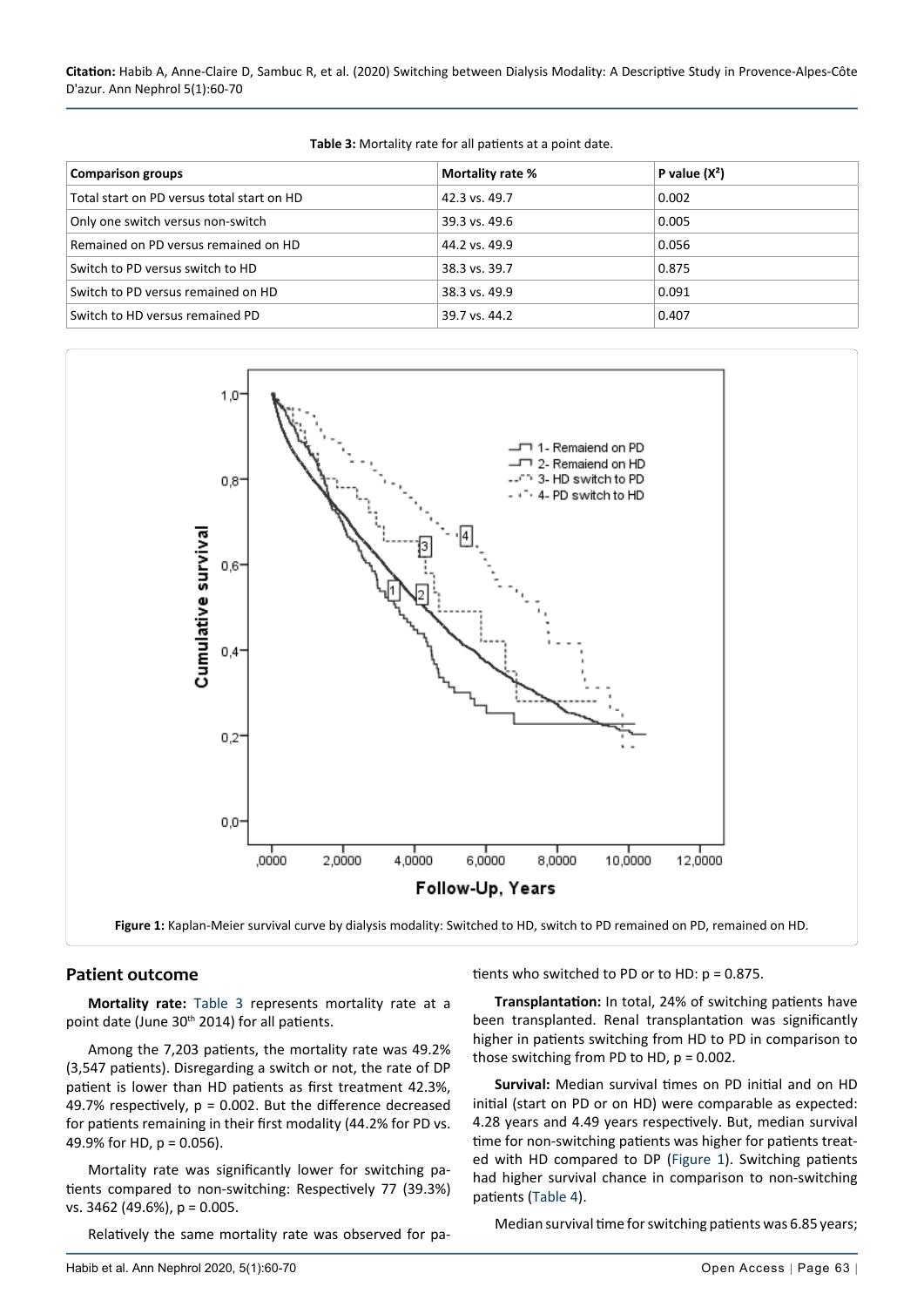<span id="page-4-0"></span>Table 4: Average and median of survival time and survival rate according to dialysis modalities at start of dialysis and according dialysis modalities switch.

|                                        |      | <b>Survival</b>       |                             | Survival rate % |      |      |                              |
|----------------------------------------|------|-----------------------|-----------------------------|-----------------|------|------|------------------------------|
|                                        | N    | Moyne<br>[IC $95%$ ]  | <b>Median</b><br>[IC à 95%] | 1 ys            | 2 ys | 3 ys | 4 ys                         |
| Total                                  | 7172 | 5.01<br>$[4.9 - 5.1]$ | 4.31<br>$[4.15 - 4.47]$     | 82.3            | 72.2 | 61.8 | 52.4                         |
| Switch to PD: HD→DP                    | 60   | 5.2<br>$[4.2 - 6.3]$  | 4.7<br>$[2.9 - 6.4]$        | 87.7            | 78   | 68.9 | $\qquad \qquad \blacksquare$ |
| Switch to HD: DP→HD                    | 136  | 6.6<br>$[5.9 - 7.3]$  | 7.5<br>$[6.1 - 8.8]$        | 95.6            | 86.7 | 82   | $\overline{\phantom{a}}$     |
| Dialysis modality at start of dialysis |      |                       |                             |                 |      |      |                              |
| Start on HD                            | 6724 | 4.9<br>$[4.9 - 5.1]$  | 4.3<br>$[4.1 - 4.5]$        | 81.8            | 71.8 | 61.6 | 52.2                         |
| Start on DP                            | 448  | 5.2<br>$[4.8 - 5.7]$  | 4.5<br>$[3.8 - 5.1]$        | 90              | 74.9 | 64.1 | 55.7                         |
| Total/non-switch                       | 6976 | 4.9<br>$[4.8 - 5.1]$  | 4.3<br>$[4.1 - 4.4]$        | 82              | 71.6 | 61.3 | 51.8                         |
| Total/only one switch                  | 196  | 6.3<br>$[5.7 - 6.9]$  | 6.8<br>$[5.5 - 8.1]$        | 93.2            | 84.1 | 78.4 |                              |
| Dialysis modality switch               |      |                       |                             |                 |      |      |                              |
| Remained on HD                         | 6664 | 4.9<br>$[4.8 - 5.1]$  | 4.3<br>$[4.1 - 4.4]$        | 81.7            | 71.7 | 61.5 | 52                           |
| Remained on DP                         | 312  | 3.9<br>$[3.9 - 5.1]$  | 3.5<br>$[2.6 - 4.2]$        | 87.5            | 69.2 | 54.5 | 44.7                         |

7.48 years for patients who initially started on PD and were switched to HD [DP→HD] and 4.68 years for patients who initially started on HD and were switched to PD [HD→DP]).

Survival rate of the switching patients was 93.2% at one year (95.6% of the group PD $\rightarrow$ HD, 87.7% of HD $\rightarrow$ PD) and 84.1% at two years (86.7% of the group DP $\rightarrow$ HD, 78% of the group  $HD\rightarrow DP$ ).

## **Survival risk factors for switching patients (n = 196)**

[Table 5](#page-5-0) shows the results of univariate and multivariate analysis for switching patients survival, based on each potential risk factor.

In the model 1 (c.f. Statistical analysis): Advanced age, time switch category (< 3 months) and the presence of diabetes disease were identified as significant factors (p < 0.05). In the model 2 (c.f. Statistical analysis), time switch category (< 3 months), mobility (totally dependent or need assistance for transfers) were identified as significant factors.

The relative risk of death was not significantly different between the patients who switched to HD and those who switched to PD.

Among patients who started on HD, switching to PD was not identified as a survival risk factor p = 0.268. In contrast the switching to HD improved significantly the survival for those

who h[a](#page-4-1)d started on PD: RR adjusted<sup>a</sup> = 2.01 [1.22-3. 61],  $p =$ 0.007.

#### **Propensity score**

Kaplan-Meier survival analysis plots showed that there was no difference in the unadjusted mortality rate between propensity score-matched groups: HD->PD and PD->HD patients matched with similar propensity score: (log-rank, p = 0.447) ([Figure 2\)](#page-6-0), HR= 0.726; 95% confidence interval (CI),  $0.37 - 1.54$ ; p = 0.761.

#### **Discussion**

In this cohort study, we analyzed and compared the main characteristics and the outcome of the patients who switched from one dialysis modality to the other: From HD to PD or from PD to HD. Firstly, our main findings confirmed switching from HD to PD was less often than switching from PD to HD. Secondly, the duration on initial treatment before switching was longer for PD. Thirdly, the survival rate was significantly higher for switching patients comparing to non-switching. Thus, PD patients who switched to HD had higher survival chance in comparison with HD patients who switched to PD, but this difference was not significant even after matched groups with similar propensity score.

<span id="page-4-1"></span>aRelative risk of patients who remained on their initial treatment PD compared to those who switched to HD.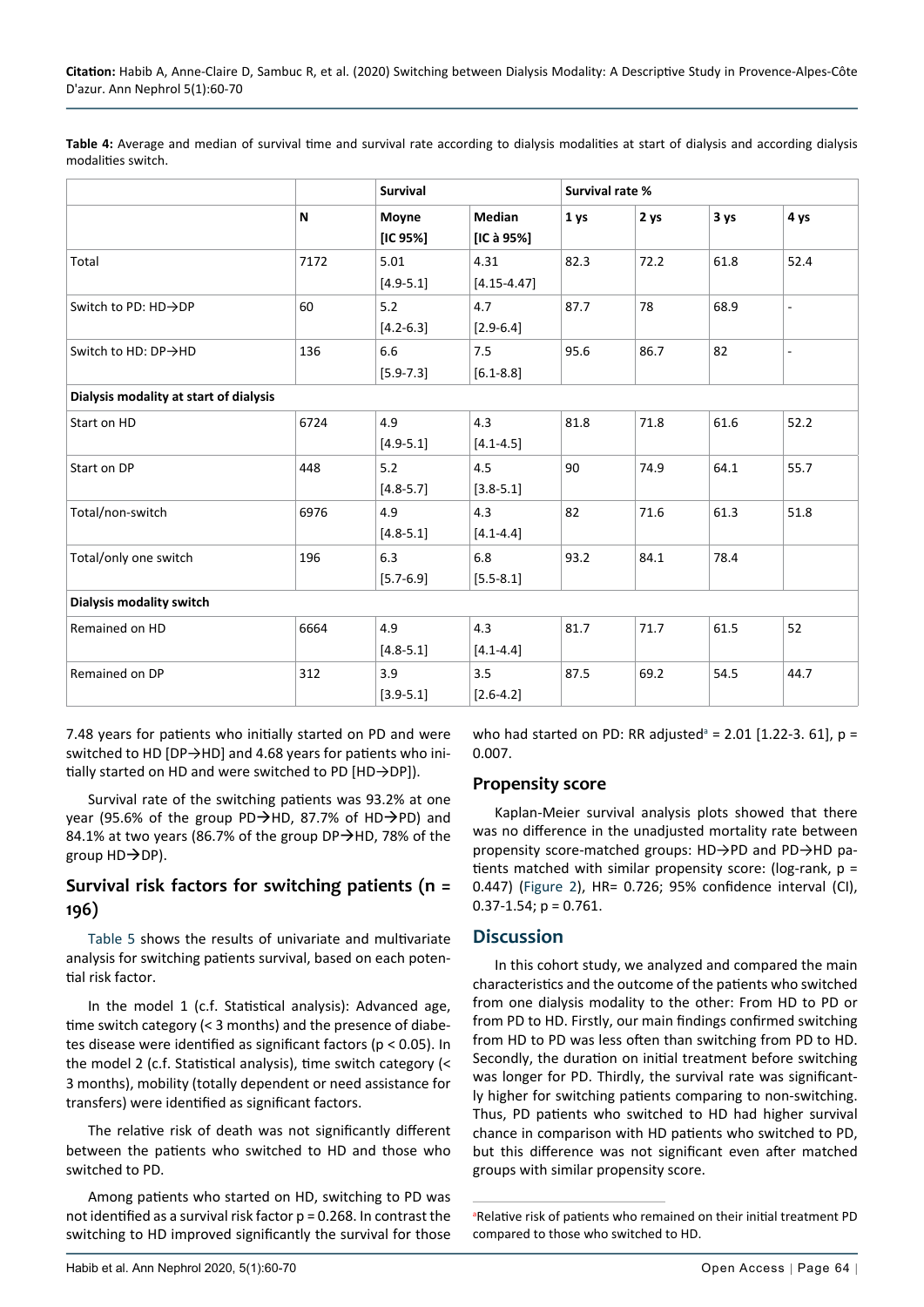<span id="page-5-0"></span>

| Table 5: Univariate and multivariate analyses for factors influencing survival among switching patients by log rank and Cox proportional |  |
|------------------------------------------------------------------------------------------------------------------------------------------|--|
| hazards regression.                                                                                                                      |  |

| $N = 196$                      | Log rank | Cox: Model 1     |       | Cox: Model 2       |       |  |  |
|--------------------------------|----------|------------------|-------|--------------------|-------|--|--|
|                                | P        | HR [IC]          | P     | HR [IC]            | р     |  |  |
| Dialysis modality switch       | 0.059    |                  |       |                    |       |  |  |
| HD→DP                          |          |                  |       |                    |       |  |  |
| $DP \rightarrow HD$            |          |                  |       |                    |       |  |  |
| Time switch category           | 0.000    |                  | 0.000 |                    | 0.000 |  |  |
| < 3 months                     |          | 13.9 [6.4-30.2]  | 0.000 | 7.9 [3.49-18.18]   | 0.000 |  |  |
| 3-12 months                    |          | $2.2$ [1.1-4.8]  | 0.045 | 1.9 [0.83-4.80]    | 1.22  |  |  |
| 12-24 months                   |          | $3.6$ [1.6-8.1]  | 0.002 | 3.7 [1.05-9.02]    | 0.004 |  |  |
| > 24 months                    |          | $\mathbf 1$      |       | $\mathbf 1$        |       |  |  |
| Sex F                          | 0.179    |                  |       |                    |       |  |  |
| Age category                   | 0.000    |                  | 0.001 |                    |       |  |  |
| $<45\,$                        |          | $\mathbf 1$      |       |                    |       |  |  |
| 45-65                          |          | $1.1$ [0.3-4.1]  | 0.91  |                    |       |  |  |
| 65-75                          |          | $3.5$ [1.1-12.6] | 0.049 |                    |       |  |  |
| $\geq 75$                      |          | $4.2$ [1.3-14.1] | 0.019 |                    |       |  |  |
| Albumin                        | 0.307    |                  |       |                    |       |  |  |
| $< 25$                         |          |                  |       |                    |       |  |  |
| 25-36                          |          |                  |       |                    |       |  |  |
| $\geq 36$                      |          |                  |       |                    |       |  |  |
| Haemoglobin < 12 vs. $\geq$ 12 | 0.816    |                  |       |                    |       |  |  |
| <b>BMI</b>                     | 0.708    |                  |       |                    |       |  |  |
| < 18.5                         |          |                  |       |                    |       |  |  |
| 18.5-25                        |          |                  |       |                    |       |  |  |
| 25-30                          |          |                  |       |                    |       |  |  |
| $\geq 30$                      |          |                  |       |                    |       |  |  |
| EPO initial                    | 0.693    |                  |       |                    |       |  |  |
| Urgent                         | 0.455    |                  |       |                    |       |  |  |
| <b>Diabetes</b>                | 0.007    | 1.92 [1.1-3.3]   | 0.014 |                    |       |  |  |
| <b>HTA</b>                     | 0.330    |                  |       |                    |       |  |  |
| Cardiovascular disease         | 0.179    |                  |       |                    |       |  |  |
| Respiratory disease            | 0.062    |                  |       |                    |       |  |  |
| КC                             | 0.903    |                  |       |                    |       |  |  |
| <b>Number co-morbidity</b>     | 0.016    |                  |       |                    |       |  |  |
| $\pmb{0}$                      |          |                  |       |                    |       |  |  |
| $\mathbf{1}$                   |          |                  |       |                    |       |  |  |
| $\geq 2$                       |          |                  |       |                    |       |  |  |
| <b>Mobility</b>                | 0.004    |                  |       |                    | 0.003 |  |  |
| Walk without help              |          |                  |       | $\mathbf 1$        |       |  |  |
| Totally dependent              |          |                  |       | $3.5$ [1.6-7.6]    | 0.001 |  |  |
| Need assistance                |          |                  |       | $2.1$ [0.7-5.8]    | 0.18  |  |  |
| Hospitalization                | 0.542    |                  |       |                    |       |  |  |
| Handicap                       | 0.020    |                  |       |                    |       |  |  |
| Activity professional          | 0.004    |                  |       | $0.19$ [0.47-0.81] | 0.025 |  |  |
| Primary renal disease          | 0.243    |                  |       |                    |       |  |  |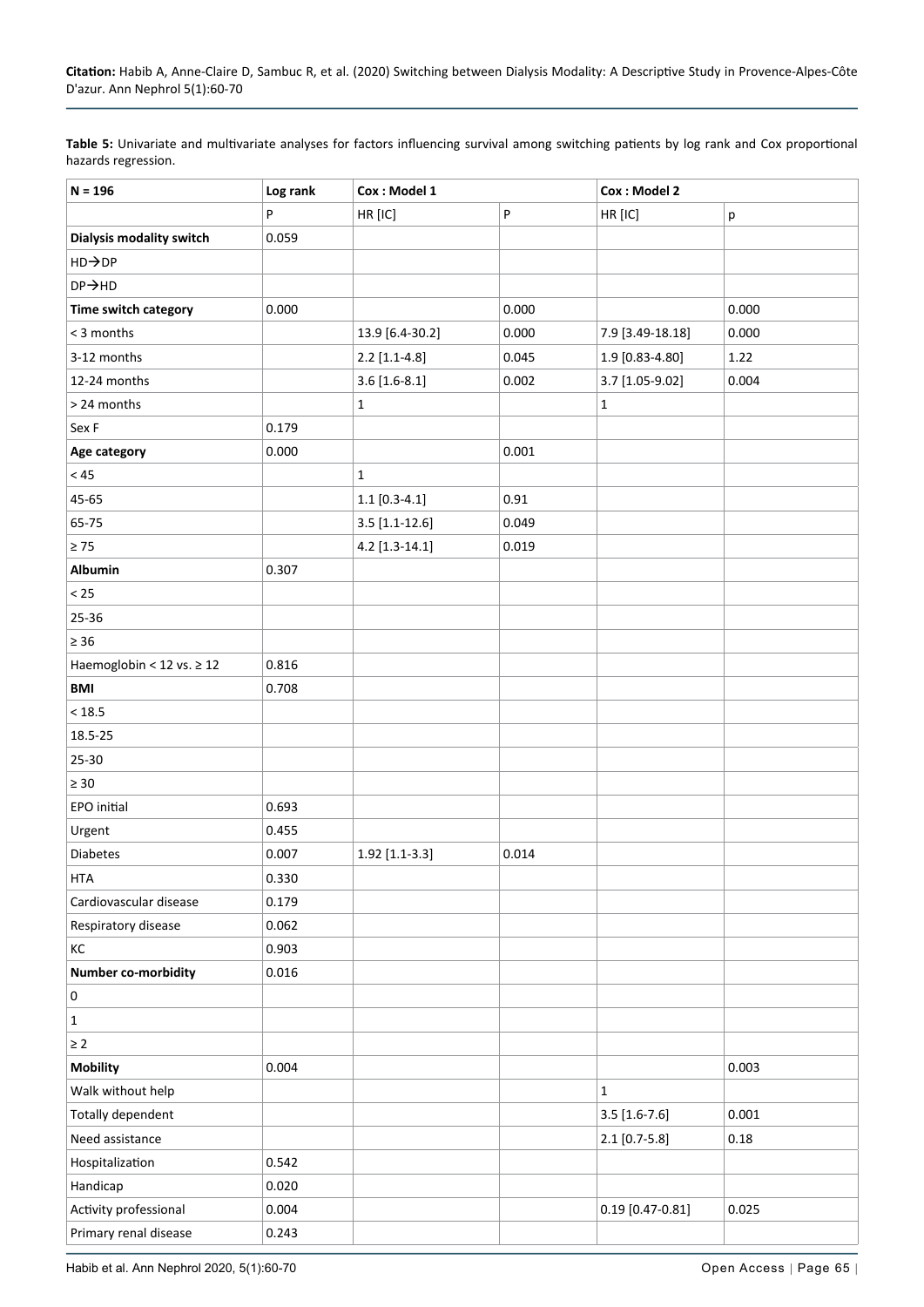<span id="page-6-0"></span>

Similarly to our results, the literature shows that HD patients switching to PD are less frequent than those switching from PD to HD [[17](#page-9-4),[20,](#page-9-16)[28](#page-9-17),[40\]](#page-9-18): 4.05% versus 23.1% in the Netherland [[28\]](#page-9-17); 1.7% versus 14% in Spain [[17\]](#page-9-4) and 5% versus 24.8% in United States [[20\]](#page-9-16). According to the literature, these differences might be based on the belief that PD has particular benefits as an initial dialysis modality. Nevertheless, many patients will eventually require HD at medium or long term. The rational underlying is first PD is generally less costly during the early years on dialysis [\[41\]](#page-9-19), and secondly among HD and PD patients, there is no statistically significant difference in quality of life [[42\]](#page-9-20). The survival rate is better on PD compared to HD at least over the first two years of dialysis treatment [[43\]](#page-9-21). Nevertheless, after few years (2 or 3), the outcome of PD as first therapy becomes equal to HD, or worse [\[20](#page-9-16),[44\]](#page-9-22).

Starting treatment with PD and then switching to HD is driven by in these other following argument: With the declining of residual renal function (RRF) with time spent on PD, the PD may become inadequate [[13\]](#page-9-0). The RRF is better in PD compared to HD during the first years of dialysis. Preservation of RRF improves the overall survival rate and quality of life both in PD and HD patients. Moreover, the preservation of RRF is necessary for obtaining adequate clearance [[45](#page-9-23)-[47](#page-9-24)].

Vascular access can become a problematic in long term treatment of HD patients and hence starting the treatment with PD can postpone the need of creating an arteriovenous fistula [\[48\]](#page-9-13). So the programs for renal hemodialysis treatment should include both PD and HD modalities, due to their complementarity.

Similar to ours results, although patient starting with PD therapy were more likely to change modality at least once, patients starting HD therapy were more likely to change modality within court time as confirmed by Johnson, et al. [\[49](#page-10-0)]. In their study, the switching rates from PD and from HD were 8.5% vs. 21.1%, at 6 months, 27.9% vs. 24.7% at 2 years and 63.6% vs. 26.9% at 6 years. Jaar, et al. [[35\]](#page-9-10), in a prospective study of 292 PD patients, found that among the 24.8% PD who switched to HD, 40% switched within the first year and 70% within two years. On the other side, Guo, et al. [\[50](#page-10-1)] found that the switching rate of patients to HD was usually higher in the first year than in subsequent years on DP.

In contrast to our study, switching to HD decreased during the follow up, from 40% during the first 3 months to 25% after 2 years, due mainly to complications [\[37](#page-9-7)].

In our study, the duration of the first dialysis modality before switching to another was  $25.9 \pm 23.44$  months for PD patients and 10.95 ± 18.14 months for HD patients. In Basse-Normandie (one French region), median duration on PD was 22 months [\[39](#page-9-9)].

The differences in the duration of the first modality may be due to medical reasons of switching [\[51](#page-10-2)] or to patients characteristics. Unfortunately, in our study, we didn't analyze the reasons for switching due to the lack of available data.

The literature suggested that the main reasons for switching patient from HD to PD are vascular access problems, cardiac disease, and patient preference [\[30](#page-9-6),[32-](#page-9-11)[34](#page-9-12),[38,](#page-9-8)[48](#page-9-13),[52](#page-10-3)[-54](#page-10-4)]. On the other hand, the main reasons for switching patient from PD to HD [[31,](#page-9-14)[34](#page-9-12)-[36](#page-9-15)[,39](#page-9-9),[48](#page-9-13)[,52](#page-10-3),[55](#page-10-5)-[61](#page-10-6)] are complications related or non-related to PD: Peritonitis, ultra-filtration problems, catheter problems, social factors or patient preferences.

In France (in Haute and Basse-Normandie), Lobbedez, et al. [\[38](#page-9-8)] retrospectively assessed 25 patients treated by HD be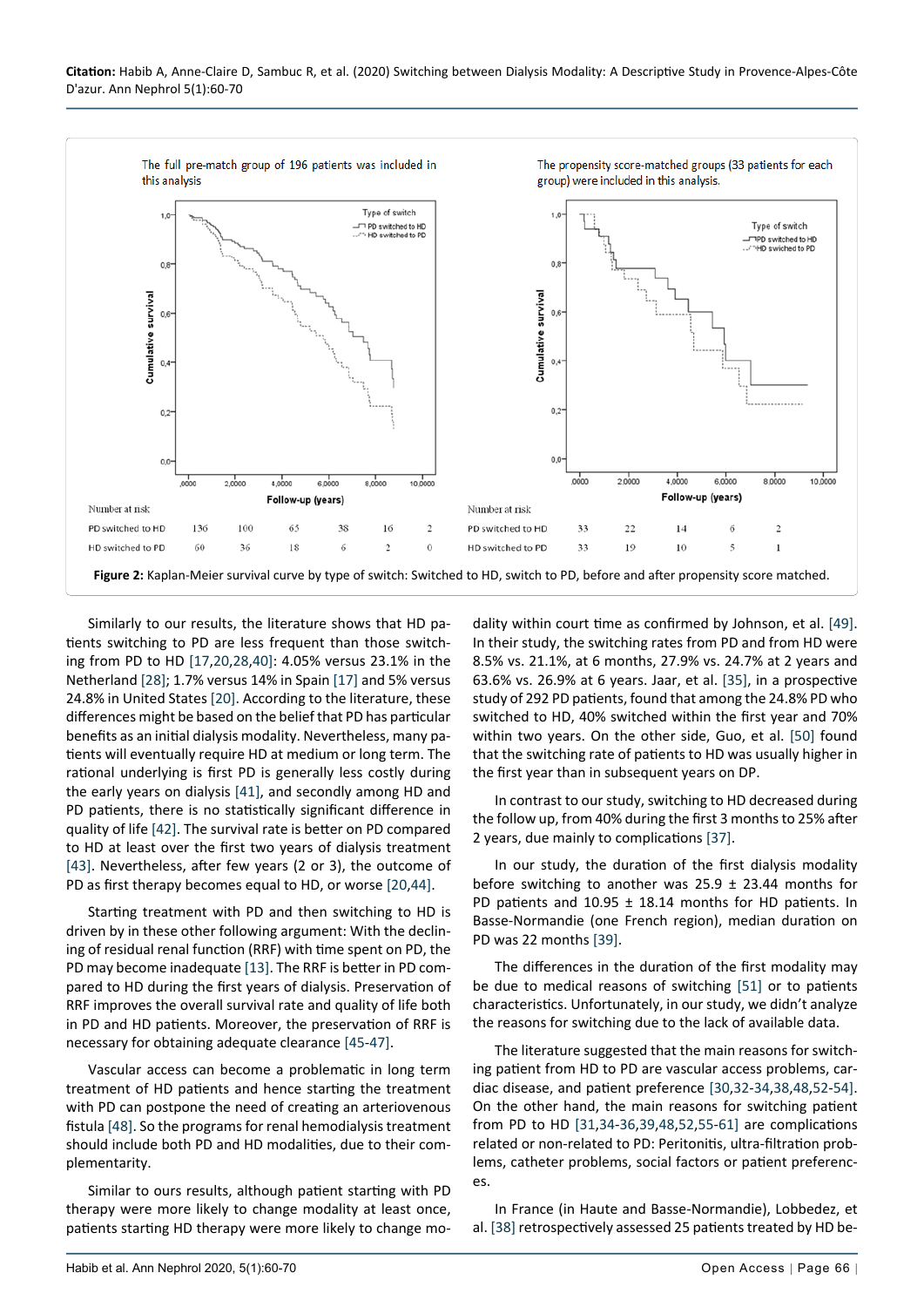tween 1992 and 2002 and subsequently switched to PD. The reasons for switching were vascular access problems (13/25), cardiovascular problems (7/25), and patient's choice (5/25). On the other hand, BOISSINOT, et al. [[39\]](#page-9-9) retrospectively assessed 60 patients (in Basse-Normandie) treated by PD between 2005 and 2009 and subsequently switched to HD due to technique failure. The most frequent causes for technique failure were peritonitis ( $n = 21$ ) and dialysis inadequacy ( $n =$ 13).

In our study, HD patients who switched to PD compared with those PD patients who switched to HD were significantly younger at time of switch, more likely to start dialysis in emergency, and less likely to have a professional activity. They were also less likely to be treated with EPO at baseline, had higher serum creatinine level at baseline, had lower BMI, and were more likely to be treated with EPO after the beginning of dialysis, had lower haemoglobin value, and were less likely to have a professional activity.

Regarding the age, similar results were found by Unal, et al. [[52](#page-10-3)] and Biesen, et al. [\[34](#page-9-12)]. In our study, PD patients who switched to HD, compared with those who remained on PD, were more likely to start dialysis in emergency, less likely to have cardiovascular diseases and to walk without help. But in other studies, PD patients who switched to HD were younger, had higher serum albumin level, higher proportion of hypertension [[36\]](#page-9-15), higher proportion of CAD, higher proportion of diabetes [[31\]](#page-9-14), higher BMI value, and higher serum creatinin value [[35\]](#page-9-10).

In this study we compared patients who switched from HD to PD with those who remained on HD but, in the literature, most studies compared them with those who remained on PD [\[30](#page-9-6),[32](#page-9-11),[54\]](#page-10-4). According to our study, HD patients who switched to PD were younger, less likely to be treated with EPO at baseline, had lower BMI, had significantly higher serum creatinin at baseline, and were more likely to start dialysis in emergency.

The impact on outcome of switching from one dialysis modality to other remains controversial. We found no significant difference in mortality rate of PD patients who switched to HD or vice versa. But mortality rate was significantly different between switched patients compared to non-switched patients. This finding suggested that switching between dialysis modality might be a protector factor. When we compared PD and HD as first treatment, mortality rate was significantly higher for HD patient (42.3% among PD and 49.7% among HD,  $p =$ 0.002). But when we compared only HD and PD patient who remained on their initial treatment the difference in mortality rate decreased (44.2% for PD and 49.9% for HD,  $p = 0.051$ ).

Similar to ours, Biesen, et al. [[34\]](#page-9-12) found that switching PD patient to HD is associated with an improved survival rate, whereas switching HD patient to PD is not.

In contrast to ours, switching patient from HD to PD modality had a higher risk of death versus those who remained on their initial modality [\[33](#page-9-25),[38](#page-9-8),[53,](#page-10-8)[62](#page-10-9)]. However, our finding was in agreement with few studies that showed no significant differences between these groups [\[30](#page-9-6),[32](#page-9-11)[,54,](#page-10-4)[60](#page-10-10)].

Similar to ours, mortality rate was lower for PD patients who switched to HD compared with those who remained on their initial modality [\[34](#page-9-12),[36](#page-9-15)[,48,](#page-9-13)[63](#page-10-7)].

These differences in outcome might be explained by differences in patient's characteristics. In ours study, the survival risk factors for switching patient were advanced age, diabetes, and time switch (the duration of the first dialysis modality before switching).

The duration on initial treatment before switch and/or the duration on new treatment after switch could improve the outcome, but they weren't enough taken into account in the literature. Furthermore, the database for duration on HD or on PD before switch was not always accessible. Only two studies have analyzed the duration on PD before switching to HD as risk factors [[55,](#page-10-5)[63\]](#page-10-7). However, the duration on HD before switch to PD, was not available for all literature studies and has not been analyzed as a risk factor.

In our study, the duration of PD treatment before switching to HD, less than 24 months, was a significant predictor of mortality. In contrast, Wiggins, et al. [[63\]](#page-10-7) found that the duration on PD before switching to HD, more than 22 months, was a significant predictor of mortality. This observation is not clear and need to be confirmed by further work.

## **Strengths and limitations of our work**

To our knowledge, this is the first study where that analyzed the characteristics and the outcome of all the patients who switched either from HD to PD or from PD to HD in PACA region. Secondly, this analysis was multicentre. Thirdly, we included all the incident patients in PACA over the 9-years period.

Despite the strengths, this study is not without limitations: In databases, the reasons of switching between dialysis modalities were not clearly available. Moreover, we had clinical data at baseline only, so we did not measure and monitor changes concerning comorbidities or other clinical data.

In conclusion, this study confirms that the ESRD patients who started dialysis by PD were more likely to change their treatment than those who started dialysis by HD. The switching patients appeared to be more beneficial than no-switching one, in terms of improving survival rate. In fact, switching to HD may improve positively the survival compared to those who remained on PD, whereas, switching to PD was not. The time switch (duration on initial treatment before switching) was a significant factor of mortality for switching patient.

## **Concise Methods**

#### **Study population**

Provence-Alpes-Côte d'Azur is a region of France where the "REIN" registry is providing since 2004 quality controlled data about patients treated for ESRD.

All new patients who began dialysis therapy in region PACA between 2004 and 2012, and their trajectories since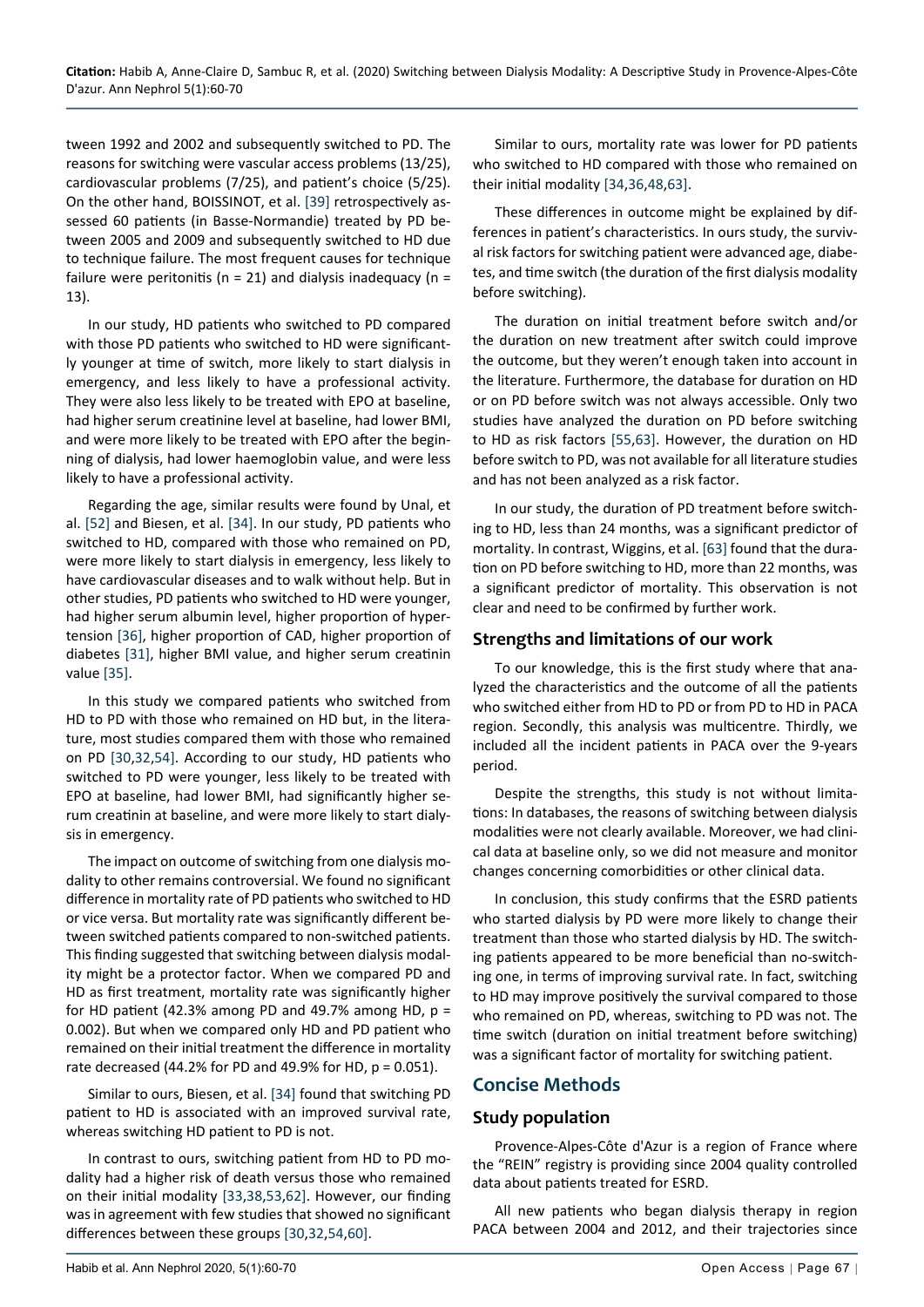the first dialysis modality until 30/06/2014, were viewed retrospectively. Switching from a dialysis modality to another was defined as patients who were initially treated by PD and subsequently switched to HD or vice versa. Patients younger than 18, were excluded from the study. We identified 7206 subjects aged over 18. To avoid complex interpretations, patients who switched twice or more between dialysis modalities were not included (31 patients).

#### **Data source**

The data used for this study were issued from the REIN (Renal Epidemiology and Information Network) registry data. The REIN registry has been described in detail by Couchoud, et al. [\[64](#page-10-11)].

Data gathered for this study included patient demographics (age, sex), clinical data of pre-dialysis period, erythropoietin-stimulating agents (EPO), initial value of creatinine (µmol/l), serum albumin (g/l) and haemoglobin (g/l). Clinics after start of dialysis were body mass index, albumin (g/l), haemoglobin (g/l), erythropoietin-stimulating agents (EPO), and starting dialysis for end-stage renal disease in emergency units. Primary renal diseases before dialysis were included. The co-morbidities assessed were diabetes disease, chronic respiratory disease (respiratory failure with and without oxygen therapy), cardiovascular disease (coronary artery disease, rhythm disorder, heart failure, peripheral vascular disease, abdominal aortic aneurysm, cerebrovascular accident, transient ischemic attack). The hypertension was considered as risk factors and not as comorbidity. The Number of co-morbidities was assessed by the 12 comorbidities: Diabetes, respiratory failure, cerebrovascular accident, abdominal aortic aneurysm, peripheral arterial disease, arrhythmia, cancer, and liver disease, heart failure, coronary artery disease, (HIV-AIDS) and transplant.

Handicaps were classified as presence of handicap or not (yes/no). Mobility was classified into three groups according to patient dependence. Body mass index (BMI) was calculated as weight (kg)/square root of height (m). The professional activity of the patient was classified as yes/no response as well as the hospitalization period.

Time to first modality switch was given by the interval between the time of dialysis initiation and the time of the first switch. The outcomes taken into account were survival, death and renal transplantation.

#### **Statistical analysis**

Continuous variables were expressed as means and standard deviations. Categorical variables were expressed as number of subjects and proportion. Categorical variables were compared using the  $\chi^2$  test, and continuous variables were compared using the T-test.

Analysis of survival was done by Cox regression method (step by step) and by Kaplan-Meier method with comparison of groups by the log rank test. Patients were censored at transplantation, loss of sight and the end of the study period (30/03/2014).

For the Cox regression method, we used two models; the

first model (model 1) included: Sex, age, emergency, diabetes, time switch category, chronic respiratory disease, number of co-morbidities, cardiovascular disease and type of switch. The second model (model 2) included: Sex, age, emergency, diabetes, time switch category, chronic respiratory disease, number of co-morbidities, cardiovascular disease, type of switch, handicap and mobility.

Statistical analysis was conducted using SPSS program. A p-value < 0.05 was defined as statistically significant.

#### **Acknowledgments**

We thank all registry participants, especially the nephrologists and the professionals who collected the data and conducted the quality control.

## **Statement of Competing Financial Interests**

We declare that we have no competing interests.

#### **References**

- <span id="page-8-0"></span>1. [Agarwal M, Clinard P, Burkart JM \(2003\) Combined peritoneal](https://www.ncbi.nlm.nih.gov/pubmed/12713083)  [dialysis and hemodialysis: Our experience compared to others.](https://www.ncbi.nlm.nih.gov/pubmed/12713083)  [Perit Dial Int 23: 157-161.](https://www.ncbi.nlm.nih.gov/pubmed/12713083)
- <span id="page-8-1"></span>2. [Suzuki H, Hoshi H, Inoue T, et al. \(2012\) New modality of dialysis](https://www.ncbi.nlm.nih.gov/pubmed/23311225)  [therapy: Peritoneal dialysis first and transition to home hemodi](https://www.ncbi.nlm.nih.gov/pubmed/23311225)[alysis. Adv Perit Dial 28: 106-111.](https://www.ncbi.nlm.nih.gov/pubmed/23311225)
- <span id="page-8-2"></span>3. [Couchoud C, Savoye E, Frimat L, et al. \(2008\) Variability in case](https://www.ncbi.nlm.nih.gov/pubmed/18708545)  [mix and peritoneal dialysis selection in fifty-nine French districts.](https://www.ncbi.nlm.nih.gov/pubmed/18708545)  [Perit Dial Int 28: 509-517.](https://www.ncbi.nlm.nih.gov/pubmed/18708545)
- 4. [Du Halgouet C, Azeroual L, Verhoeven AS, et al. \(2012\) Facteurs](https://www.em-consulte.com/medecine/article/752447/article/facteurs-medicaux-et-non-medicaux-limitant-le-deve)  [médicaux et non médicaux limitant le développement de la dial](https://www.em-consulte.com/medecine/article/752447/article/facteurs-medicaux-et-non-medicaux-limitant-le-deve)[yse péritonéale: Analyse d'un programme d'information prédial](https://www.em-consulte.com/medecine/article/752447/article/facteurs-medicaux-et-non-medicaux-limitant-le-deve)[yse. Néphrologie & Thérapeutique 8: 322.](https://www.em-consulte.com/medecine/article/752447/article/facteurs-medicaux-et-non-medicaux-limitant-le-deve)
- 5. [Durand PY, Rusterholz T, Supreme Healthcare Authority of](https://www.ncbi.nlm.nih.gov/pubmed/19596349)  [France \(2009\) French 2008 guidelines on peritoneal dialysis: In](https://www.ncbi.nlm.nih.gov/pubmed/19596349)[dications and non-indications. Néphrologie & Thérapeutique 4:](https://www.ncbi.nlm.nih.gov/pubmed/19596349)  [S281-S285.](https://www.ncbi.nlm.nih.gov/pubmed/19596349)
- 6. [Grenêche S, D'Andon A, Jacquelinet C, et al. \(2005\) Choosing be](https://www.sciencedirect.com/science/article/abs/pii/S1769725505000623)[tween peritoneal dialysis and haemodialysis: A critical appraisal](https://www.sciencedirect.com/science/article/abs/pii/S1769725505000623)  [of the literature. Néphrologie & Thérapeutique 1: 213-220.](https://www.sciencedirect.com/science/article/abs/pii/S1769725505000623)
- 7. [Holley JL, Barrington K, Kohn J, et al. \(1991\) Patient factors and](https://www.ncbi.nlm.nih.gov/pubmed/1680403)  [the influence of nephrologists, social workers, and nurses on](https://www.ncbi.nlm.nih.gov/pubmed/1680403)  [patient decisions to choose continuous peritoneal dialysis. Adv](https://www.ncbi.nlm.nih.gov/pubmed/1680403)  [Perit Dial 7: 108-110.](https://www.ncbi.nlm.nih.gov/pubmed/1680403)
- 8. [Just PM, de Charro FT, Tschosik EA, et al. \(2008\) Reimburse](https://www.ncbi.nlm.nih.gov/pubmed/18234844)[ment and economic factors influencing dialysis modality choice](https://www.ncbi.nlm.nih.gov/pubmed/18234844)  [around the world. Nephrol Dial Transplant 23: 2365-2373.](https://www.ncbi.nlm.nih.gov/pubmed/18234844)
- 9. [Lebrun G, Lowe Y, Jaubert D, et al. \(2012\) Facteurs influençant](https://www.em-consulte.com/article/752639/article/facteurs-influencant-le-choix-de-la-technique-chez)  [le choix de la technique chez les patients incidents en dialyse en](https://www.em-consulte.com/article/752639/article/facteurs-influencant-le-choix-de-la-technique-chez)  [2011. Néphrologie & Thérapeutique 8: 407.](https://www.em-consulte.com/article/752639/article/facteurs-influencant-le-choix-de-la-technique-chez)
- 10. [Mahajan S, Tiwari SC, Kalra V, et al. \(2004\) Factors affecting the](https://www.ncbi.nlm.nih.gov/pubmed/15559482)  [use of peritoneal dialysis among the ESRD population in India: A](https://www.ncbi.nlm.nih.gov/pubmed/15559482)  [single-center study. Perit Dial Int 24: 538-541.](https://www.ncbi.nlm.nih.gov/pubmed/15559482)
- 11. [Nissenson AR, Prichard SS, Cheng IK, et al. \(1993\) Non-medical](https://www.ncbi.nlm.nih.gov/pubmed/8445833)  [factors that impact on ESRD modality selection. Kidney Int Suppl](https://www.ncbi.nlm.nih.gov/pubmed/8445833)  [40: S120-S127.](https://www.ncbi.nlm.nih.gov/pubmed/8445833)
- <span id="page-8-3"></span>12. [Wauters JP, Uehlinger D \(2004\) Non-medical factors influencing](https://www.ncbi.nlm.nih.gov/pubmed/14993480)  [peritoneal dialysis utilization: The Swiss experience. Nephrol Dial](https://www.ncbi.nlm.nih.gov/pubmed/14993480)  [Transplant 19: 1363-1367.](https://www.ncbi.nlm.nih.gov/pubmed/14993480)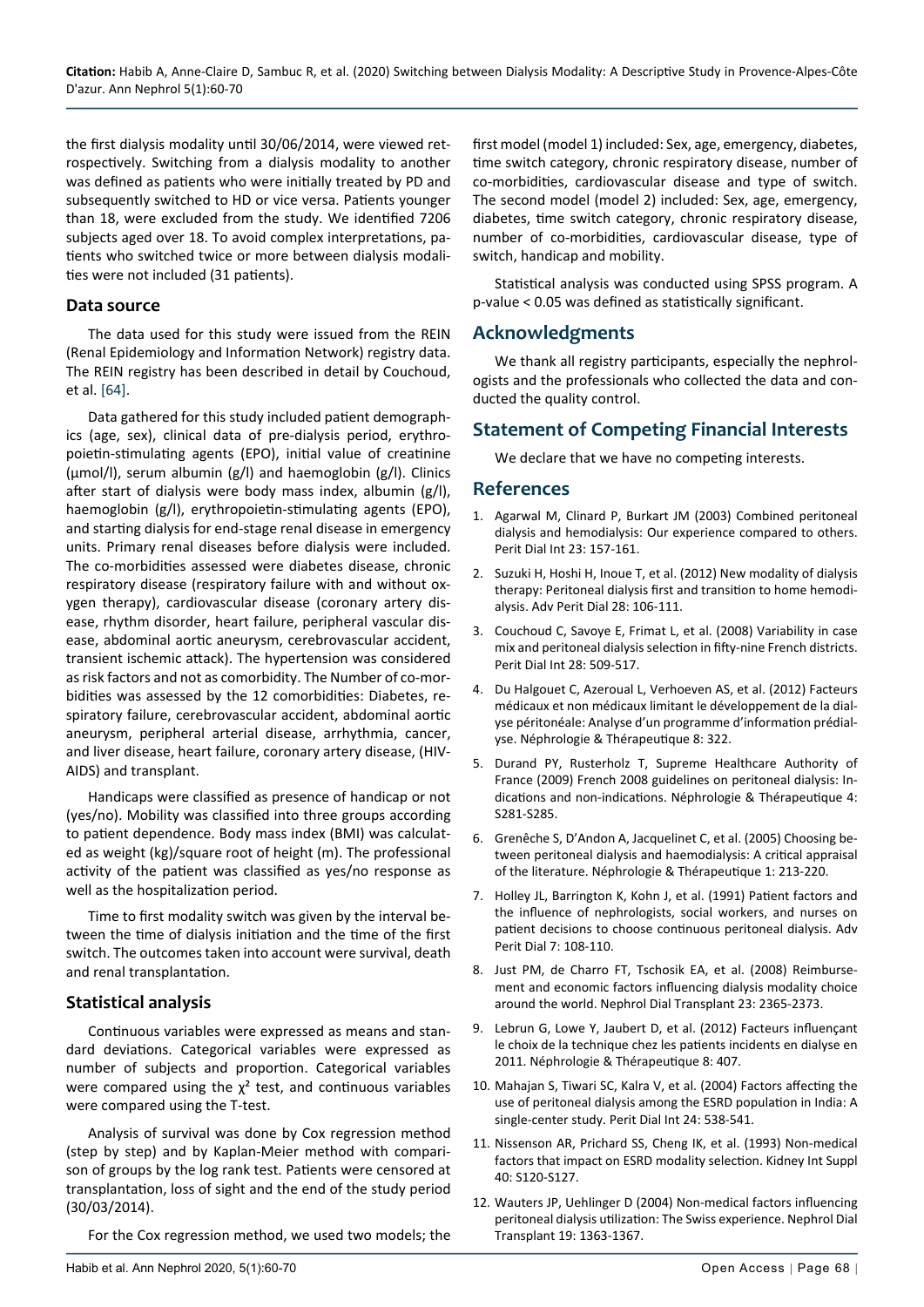- <span id="page-9-0"></span>13. [Covic A, Bammens B, Lobbedez T, et al. \(2010\) Educating end](https://www.ncbi.nlm.nih.gov/pmc/articles/PMC5477971/)[stage renal disease patients on dialysis modality selection. NDT](https://www.ncbi.nlm.nih.gov/pmc/articles/PMC5477971/)  [Plus 3: 225-233.](https://www.ncbi.nlm.nih.gov/pmc/articles/PMC5477971/)
- <span id="page-9-1"></span>14. [\(2013\) Rapport annuel 2013. REIN, Agence de la biomédecine.](https://www.agence-biomedecine.fr/IMG/pdf/rapport_rein2013.pdf)
- <span id="page-9-2"></span>15. [Chaudhary K, Sangha H, Khanna R \(2011\) Peritoneal dialysis first:](https://www.ncbi.nlm.nih.gov/pubmed/21115629)  [Rationale. Clin J Am Soc Nephrol 6: 447-456.](https://www.ncbi.nlm.nih.gov/pubmed/21115629)
- <span id="page-9-3"></span>16. [Chaudhary K \(2011\) Peritoneal dialysis drop-out: Causes and](https://www.ncbi.nlm.nih.gov/pmc/articles/PMC3205769/)  [prevention strategies. Int J Nephrol 2011: 434608.](https://www.ncbi.nlm.nih.gov/pmc/articles/PMC3205769/)
- <span id="page-9-4"></span>17. [Rufino JM, García C, Vega N, et al. \(2011\) Current peritoneal di](https://www.ncbi.nlm.nih.gov/pubmed/21461011)[alysis compared with hemodialysis: Medium-term survival anal](https://www.ncbi.nlm.nih.gov/pubmed/21461011)[ysis of incident dialysis patients in the Canary Islands in recent](https://www.ncbi.nlm.nih.gov/pubmed/21461011)  [years. Nefrologia 31: 174-184.](https://www.ncbi.nlm.nih.gov/pubmed/21461011)
- 18. [Mircescu G, Garneata L, Florea L, et al. \(2006\) The success sto](https://www.ncbi.nlm.nih.gov/pubmed/16623435)[ry of peritoneal dialysis in Romania: Analysis of differences in](https://www.ncbi.nlm.nih.gov/pubmed/16623435)  [mortality by dialysis modality and influence of risk factors in a](https://www.ncbi.nlm.nih.gov/pubmed/16623435)  [national cohort. Perit Dial Int 26: 266-275.](https://www.ncbi.nlm.nih.gov/pubmed/16623435)
- 19. [Nordio M, Limido A, Maggiore U, et al. \(2012\) Survival in patients](https://www.ncbi.nlm.nih.gov/pubmed/22361043)  [treated by long-term dialysis compared with the general popula](https://www.ncbi.nlm.nih.gov/pubmed/22361043)[tion. Am J Kidney Dis 59: 819-828.](https://www.ncbi.nlm.nih.gov/pubmed/22361043)
- <span id="page-9-16"></span>20. [Jaar BG, Coresh J, Plantinga LC, et al. \(2005\) Comparing the risk](https://www.ncbi.nlm.nih.gov/pubmed/16061915)  [for death with peritoneal dialysis and hemodialysis in a national](https://www.ncbi.nlm.nih.gov/pubmed/16061915)  [cohort of patients with chronic kidney disease. Ann Intern Med](https://www.ncbi.nlm.nih.gov/pubmed/16061915)  [143: 174-183.](https://www.ncbi.nlm.nih.gov/pubmed/16061915)
- 21. [Perl J, Wald R, McFarlane P, et al. \(2011\) Hemodialysis vascular](https://www.ncbi.nlm.nih.gov/pubmed/21511830/)  [access modifies the association between dialysis modality and](https://www.ncbi.nlm.nih.gov/pubmed/21511830/)  [survival. J Am Soc Nephrol 22: 1113-1121.](https://www.ncbi.nlm.nih.gov/pubmed/21511830/)
- 22. [Yeates K, Zhu N, Vonesh E, et al. \(2012\) Hemodialysis and perito](https://www.ncbi.nlm.nih.gov/pubmed/22391139)[neal dialysis are associated with similar outcomes for end-stage](https://www.ncbi.nlm.nih.gov/pubmed/22391139)  [renal disease treatment in Canada. Nephrol Dial Transplant 27:](https://www.ncbi.nlm.nih.gov/pubmed/22391139)  [3568-3575.](https://www.ncbi.nlm.nih.gov/pubmed/22391139)
- 23. [Mehrotra R, Chiu YW, Kalantar-Zadeh K, et al. \(2011\) Similar out](https://www.ncbi.nlm.nih.gov/pubmed/20876398)[comes with hemodialysis and peritoneal dialysis in patients with](https://www.ncbi.nlm.nih.gov/pubmed/20876398)  [end-stage renal disease. Arch Intern Med 171: 110-118.](https://www.ncbi.nlm.nih.gov/pubmed/20876398)
- 24. [Sanabria M, Muñoz J, Trillos C, et al. \(2008\) Dialysis outcomes](https://www.ncbi.nlm.nih.gov/pubmed/18379541)  [in Colombia \(DOC\) study: A comparison of patient survival on](https://www.ncbi.nlm.nih.gov/pubmed/18379541)  [peritoneal dialysis vs hemodialysis in Colombia. Kidney Int Suppl](https://www.ncbi.nlm.nih.gov/pubmed/18379541)  [108: S165-S172.](https://www.ncbi.nlm.nih.gov/pubmed/18379541)
- 25. [Tse KC, Lui SL, Lo WK \(2003\) Comparison of long-term survival](https://www.ncbi.nlm.nih.gov/pubmed/17986526)  [\(beyond 12 years\) in patients on peritoneal dialysis and on he](https://www.ncbi.nlm.nih.gov/pubmed/17986526)[modialysis. Perit Dial Int 2: S104-S108.](https://www.ncbi.nlm.nih.gov/pubmed/17986526)
- 26. [Maier A, Stocks F, Pommer W, et al. \(2009\) Hemodialysis versus](https://www.ncbi.nlm.nih.gov/pubmed/19527466)  [peritoneal dialysis: A case control study of survival in patients](https://www.ncbi.nlm.nih.gov/pubmed/19527466)  [with chronic kidney disease stage 5. Ther Apher Dial 13: 199-204.](https://www.ncbi.nlm.nih.gov/pubmed/19527466)
- 27. [Stack AG, Molony DA, Rahman NS, et al. \(2003\) Impact of dialysis](https://www.ncbi.nlm.nih.gov/pubmed/12911559)  [modality on survival of new ESRD patients with congestive heart](https://www.ncbi.nlm.nih.gov/pubmed/12911559)  [failure in the United States. Kidney Int 64: 1071-1079.](https://www.ncbi.nlm.nih.gov/pubmed/12911559)
- <span id="page-9-17"></span>28. [Termorshuizen F, Korevaar JC, Dekker FW, et al. \(2003\) Hemodi](https://www.ncbi.nlm.nih.gov/pubmed/14569095)[alysis and peritoneal dialysis: Comparison of adjusted mortality](https://www.ncbi.nlm.nih.gov/pubmed/14569095)  [rates according to the duration of dialysis: Analysis of The Neth](https://www.ncbi.nlm.nih.gov/pubmed/14569095)[erlands Cooperative Study on the adequacy of dialysis 2. J Am](https://www.ncbi.nlm.nih.gov/pubmed/14569095)  [Soc Nephrol 14: 2851-2860.](https://www.ncbi.nlm.nih.gov/pubmed/14569095)
- <span id="page-9-5"></span>29. [Heaf JG, Løkkegaard H, Madsen M \(2002\) Initial survival advan](https://www.ncbi.nlm.nih.gov/pubmed/11773473)[tage of peritoneal dialysis relative to hemodialysis. Nephrol Dial](https://www.ncbi.nlm.nih.gov/pubmed/11773473)  [Transplant 17: 112-117.](https://www.ncbi.nlm.nih.gov/pubmed/11773473)
- <span id="page-9-6"></span>30. [Najafi I, Hosseini M, Atabac S, et al. \(2012\) Patient outcome in](https://www.ncbi.nlm.nih.gov/pubmed/22090190)  [primary peritoneal dialysis patients versus those transferred](https://www.ncbi.nlm.nih.gov/pubmed/22090190)  [from hemodialysis and transplantation. Int Urol Nephrol 44:](https://www.ncbi.nlm.nih.gov/pubmed/22090190)  [1237-1242.](https://www.ncbi.nlm.nih.gov/pubmed/22090190)
- <span id="page-9-14"></span>31. [Kim GC, Vonesh EF, Korbet SM \(2002\) The effect of technique](https://www.ncbi.nlm.nih.gov/pubmed/11929145)  [failure on outcome in black patients on continuous ambulatory](https://www.ncbi.nlm.nih.gov/pubmed/11929145)  [peritoneal dialysis. Perit Dial Int 22: 53-59.](https://www.ncbi.nlm.nih.gov/pubmed/11929145)
- <span id="page-9-11"></span>32. [Zhang L, Cao T, Li ZB, et al. \(2012\) Clinical outcomes of perito](https://www.ncbi.nlm.nih.gov/pubmed/23123665)[neal dialysis patients transferred from hemodialysis: A matched](https://www.ncbi.nlm.nih.gov/pubmed/23123665)  [case-control study. Perit Dial Int 33: 259-266.](https://www.ncbi.nlm.nih.gov/pubmed/23123665)
- <span id="page-9-25"></span>33. [Zhang X, Han F, He Q, et al. \(2008\) Outcomes and risk factors for](https://www.ncbi.nlm.nih.gov/pubmed/18474927)  [mortality after transfer from hemodialysis to peritoneal dialysis](https://www.ncbi.nlm.nih.gov/pubmed/18474927)  [in uremic patients. Perit Dial Int 28: 313-314.](https://www.ncbi.nlm.nih.gov/pubmed/18474927)
- <span id="page-9-12"></span>34. [Van Biesen W, Vanholder RC, Veys N, et al. \(2000\) An evaluation](https://www.ncbi.nlm.nih.gov/pubmed/10616847)  [of an integrative care approach for end-stage renal disease pa](https://www.ncbi.nlm.nih.gov/pubmed/10616847)[tients. J Am Soc Nephrol 11: 116-125.](https://www.ncbi.nlm.nih.gov/pubmed/10616847)
- <span id="page-9-10"></span>35. [Jaar BG, Plantinga LC, Crews DC, et al. \(2009\) Timing, causes,](https://www.ncbi.nlm.nih.gov/pubmed/19200383)  [predictors and prognosis of switching from peritoneal dialysis to](https://www.ncbi.nlm.nih.gov/pubmed/19200383)  [hemodialysis: A prospective study. BMC Nephrol 10: 3.](https://www.ncbi.nlm.nih.gov/pubmed/19200383)
- <span id="page-9-15"></span>36. [Panagoutsos S, Kantartzi K, Passadakis P, et al. \(2006\) Timely](https://www.ncbi.nlm.nih.gov/pubmed/16429841)  [transfer of peritoneal dialysis patients to hemodialysis improves](https://www.ncbi.nlm.nih.gov/pubmed/16429841)  [survival rates. Clin Nephrol 65: 43-47.](https://www.ncbi.nlm.nih.gov/pubmed/16429841)
- <span id="page-9-7"></span>37. [Kolesnyk I, Dekker FW, Boeschoten EW, et al. \(2010\) Time-de](https://www.ncbi.nlm.nih.gov/pubmed/20124193)[pendent reasons for peritoneal dialysis technique failure and](https://www.ncbi.nlm.nih.gov/pubmed/20124193)  [mortality. Perit Dial Int 30: 170-177.](https://www.ncbi.nlm.nih.gov/pubmed/20124193)
- <span id="page-9-8"></span>38. [Lobbedez T, Crand A, Le Roy F, et al. \(2003\) Transfer from chron](https://www.sciencedirect.com/science/article/abs/pii/S1769725505000052)[ic haemodialysis to peritoneal dialysis. Néphrologie & Thérapeu](https://www.sciencedirect.com/science/article/abs/pii/S1769725505000052)[tique 1: 38-43.](https://www.sciencedirect.com/science/article/abs/pii/S1769725505000052)
- <span id="page-9-9"></span>39. [Boissinot L, Landru I, Cardineau E, et al. \(2013\) Is transition be](https://www.ncbi.nlm.nih.gov/pubmed/23284075)[tween peritoneal dialysis and hemodialysis really a gradual pro](https://www.ncbi.nlm.nih.gov/pubmed/23284075)[cess? Perit Dial Int 33: 391-397.](https://www.ncbi.nlm.nih.gov/pubmed/23284075)
- <span id="page-9-18"></span>40. [Johnson DW, Dent H, Hawley CM, et al. \(2009\) Association of](https://www.ncbi.nlm.nih.gov/pmc/articles/PMC2758255/)  [dialysis modality and cardiovascular mortality in incident dialysis](https://www.ncbi.nlm.nih.gov/pmc/articles/PMC2758255/)  [patients. Clin J Am Soc Nephrol 4: 1620-1628.](https://www.ncbi.nlm.nih.gov/pmc/articles/PMC2758255/)
- <span id="page-9-19"></span>41. [Karopadi AN, Mason G, Rettore E, et al. \(2013\) Cost of peritoneal](https://www.ncbi.nlm.nih.gov/pubmed/23737482)  [dialysis and hemodialysis across the world. Nephrol Dial Trans](https://www.ncbi.nlm.nih.gov/pubmed/23737482)[plant 28: 2553-2569.](https://www.ncbi.nlm.nih.gov/pubmed/23737482)
- <span id="page-9-20"></span>42. [Liem YS, Bosch JL, Hunink MGM \(2008\) Preference-based quality](https://www.ncbi.nlm.nih.gov/pubmed/18194399)  [of life of patients on renal replacement therapy: A systematic](https://www.ncbi.nlm.nih.gov/pubmed/18194399)  [review and meta-analysis. Value Health 11: 733-741.](https://www.ncbi.nlm.nih.gov/pubmed/18194399)
- <span id="page-9-21"></span>43. [Sinnakirouchenan R, Holley JL \(2011\) Peritoneal dialysis versus](https://www.ncbi.nlm.nih.gov/pubmed/22098661)  [hemodialysis: Risks, benefits, and access issues. Adv Chronic Kid](https://www.ncbi.nlm.nih.gov/pubmed/22098661)[ney Dis 18: 428-432.](https://www.ncbi.nlm.nih.gov/pubmed/22098661)
- <span id="page-9-22"></span>44. [Ganesh SK, Hulbert-Shearon T, Port FK, et al. \(2003\) Mortality](https://www.ncbi.nlm.nih.gov/pubmed/12538742)  [differences by dialysis modality among incident ESRD patients](https://www.ncbi.nlm.nih.gov/pubmed/12538742)  [with and without coronary artery disease. J Am Soc Nephrol 14:](https://www.ncbi.nlm.nih.gov/pubmed/12538742)  [415-424.](https://www.ncbi.nlm.nih.gov/pubmed/12538742)
- <span id="page-9-23"></span>45. [Kjaergaard KD, Jensen JD, Peters CD, et al. \(2011\) Preserving re](https://www.ncbi.nlm.nih.gov/pmc/articles/PMC4421450/)[sidual renal function in dialysis patients: An update on evidence](https://www.ncbi.nlm.nih.gov/pmc/articles/PMC4421450/)  [to assist clinical decision making. NDT Plus 4: 225-230.](https://www.ncbi.nlm.nih.gov/pmc/articles/PMC4421450/)
- 46. [Rroji M, Seferi S, Cafka M, et al. \(2013\) Is residual renal function](https://www.ncbi.nlm.nih.gov/pubmed/23591721)  [and better phosphate control in peritoneal dialysis an answer for](https://www.ncbi.nlm.nih.gov/pubmed/23591721)  [the lower prevalence of valve calcification compared to hemodi](https://www.ncbi.nlm.nih.gov/pubmed/23591721)[alysis patients? Int Urol Nephrol 46: 175-182.](https://www.ncbi.nlm.nih.gov/pubmed/23591721)
- <span id="page-9-24"></span>47. [Ryckelynck JP, Goffin É, Verger C, et al. \(2013\) Maintaining resid](https://www.sciencedirect.com/science/article/abs/pii/S1769725513000965)[ual renal function in patients on dialysis. Néphrologie & Théra](https://www.sciencedirect.com/science/article/abs/pii/S1769725513000965)[peutique 9: 403-407.](https://www.sciencedirect.com/science/article/abs/pii/S1769725513000965)
- <span id="page-9-13"></span>48. [Van Biesen W, Dequidt C, Vijt D, et al. \(1998\) Analysis of the rea](https://www.ncbi.nlm.nih.gov/pubmed/10649700)[sons for transfers between hemodialysis and peritoneal dialysis](https://www.ncbi.nlm.nih.gov/pubmed/10649700)  [and their effect on survivals. Adv Perit Dial 14: 90-94.](https://www.ncbi.nlm.nih.gov/pubmed/10649700)